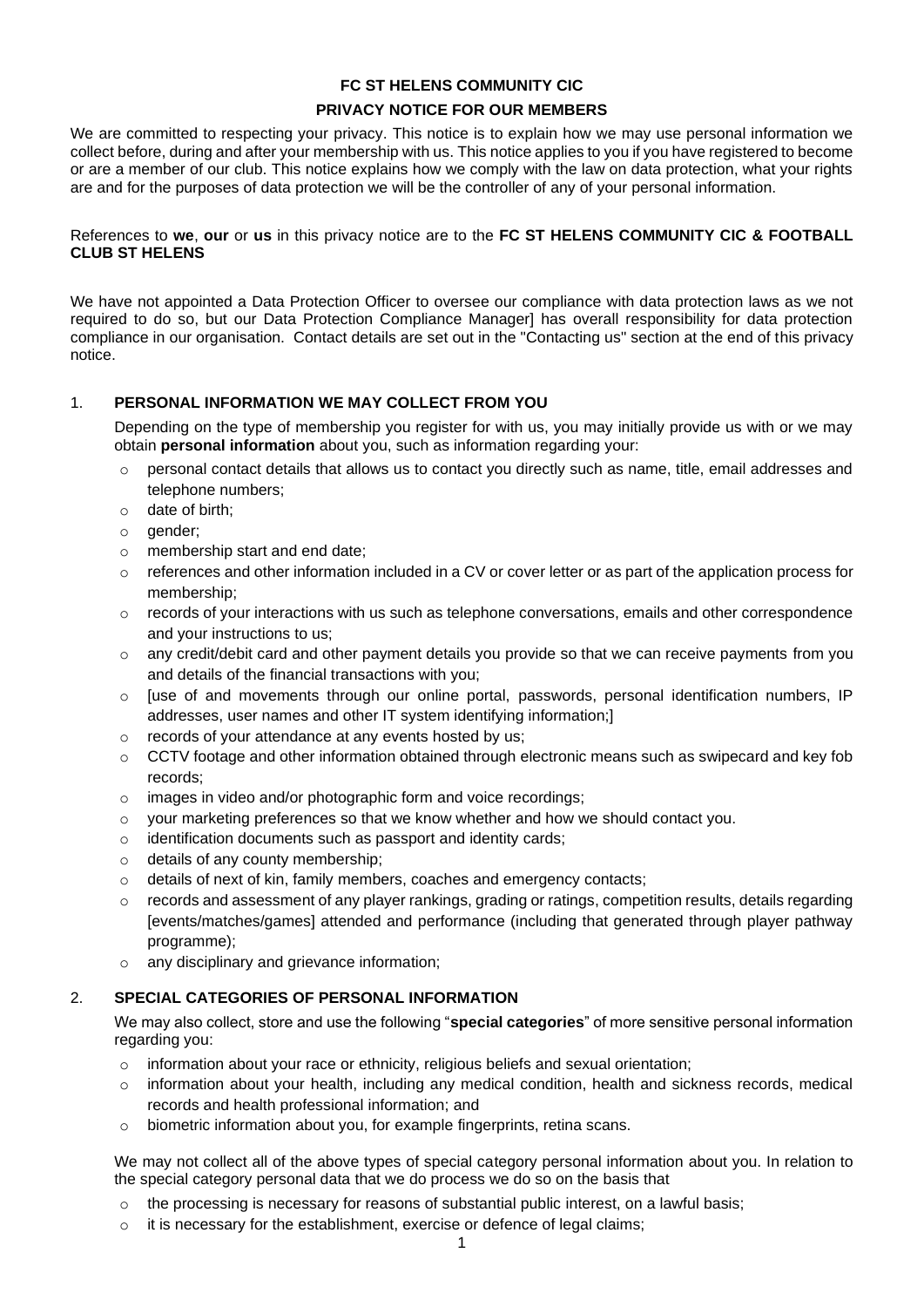- $\circ$  it is necessary for the purposes of carrying out the obligations and exercising our or your rights in the field of employment and social security and social protection law; or
- o based on your explicit consent.

In the table below' we refer to these as the "special category reasons for processing of your personal data".

We may also collect criminal records information about you. For criminal records history we process it on the basis of legal obligations or based on your explicit consent.

# 3. **WHERE WE COLLECT YOUR INFORMATION**

We typically collect personal information about our members when you apply to become a member of the club, you register an account with us at <https://fcsthelens.typeform.com/to/cq0PZl>and/o[r www.fcsthelens.co.uk](http://www.fcsthelens.co.uk/) , when you purchase any services or products we offer, when you make a query and/or complaint or when you correspond with us by phone, e-mail or in some other way.

We also may collect personal information about you from any third party references you provide as part of the application process for membership.

If you are providing us with details of referees, next of kin, beneficiaries, family members and emergency contacts they have a right to know and to be aware of how what personal information we hold about them, how we collect it and how we use and may share that information. Please share this privacy notice with those of them whom you feel are sufficiently mature to understand it. They also have the same rights as set out in the "**Your rights in relation to personal information**" section below.

# **USES MADE OF THE INFORMATION**

The table below describes the main purposes for which we process your personal information, the categories of your information involved and our lawful basis for being able to do this.

| <b>Purpose</b>                     | <b>Personal information</b> | <b>Lawful basis</b>                           |
|------------------------------------|-----------------------------|-----------------------------------------------|
|                                    | used                        |                                               |
|                                    | All contact and             |                                               |
| To administer any membership       |                             | This is necessary to enable us to properly    |
| you have with us and managing      | membership details,         | manage and administer your membership         |
| our relationship with you,         | transaction and payment     | contract with us.                             |
| including dealing with payments    | information, records of     |                                               |
| and any support, service or        | your interactions with us,  |                                               |
| product enquiries made by you      | and marketing               |                                               |
|                                    | preferences.                |                                               |
|                                    |                             |                                               |
| To arrange and manage any          | Contact details,            | This is necessary to enable us to properly    |
| contracts for the provision of any | transaction and payment     | administer and perform any contract for the   |
| services or products               | information.                | provision of any services and products you    |
|                                    |                             | have purchased from us.                       |
|                                    | Records of your             |                                               |
|                                    | interactions with us.       |                                               |
| To send you information which is   | Contact and membership      | This is necessary to enable us to properly    |
| included within your membership    | details.                    | manage and administer your membership         |
| benefits package, including        |                             | contract with us.                             |
| details about advanced ticket      |                             |                                               |
| information, competitions and      |                             |                                               |
| events, partner offers and         |                             |                                               |
| discounts and any updates on       |                             |                                               |
| <b>Football Club Events</b>        |                             |                                               |
|                                    |                             |                                               |
| To send you other marketing        | Contact details and         | Where you have given us your explicit consent |
| information we think you might     | marketing preferences.      | to do so.                                     |
| find useful or which you have      |                             |                                               |
| requested from us, including our   |                             |                                               |
| newsletters, information about     |                             |                                               |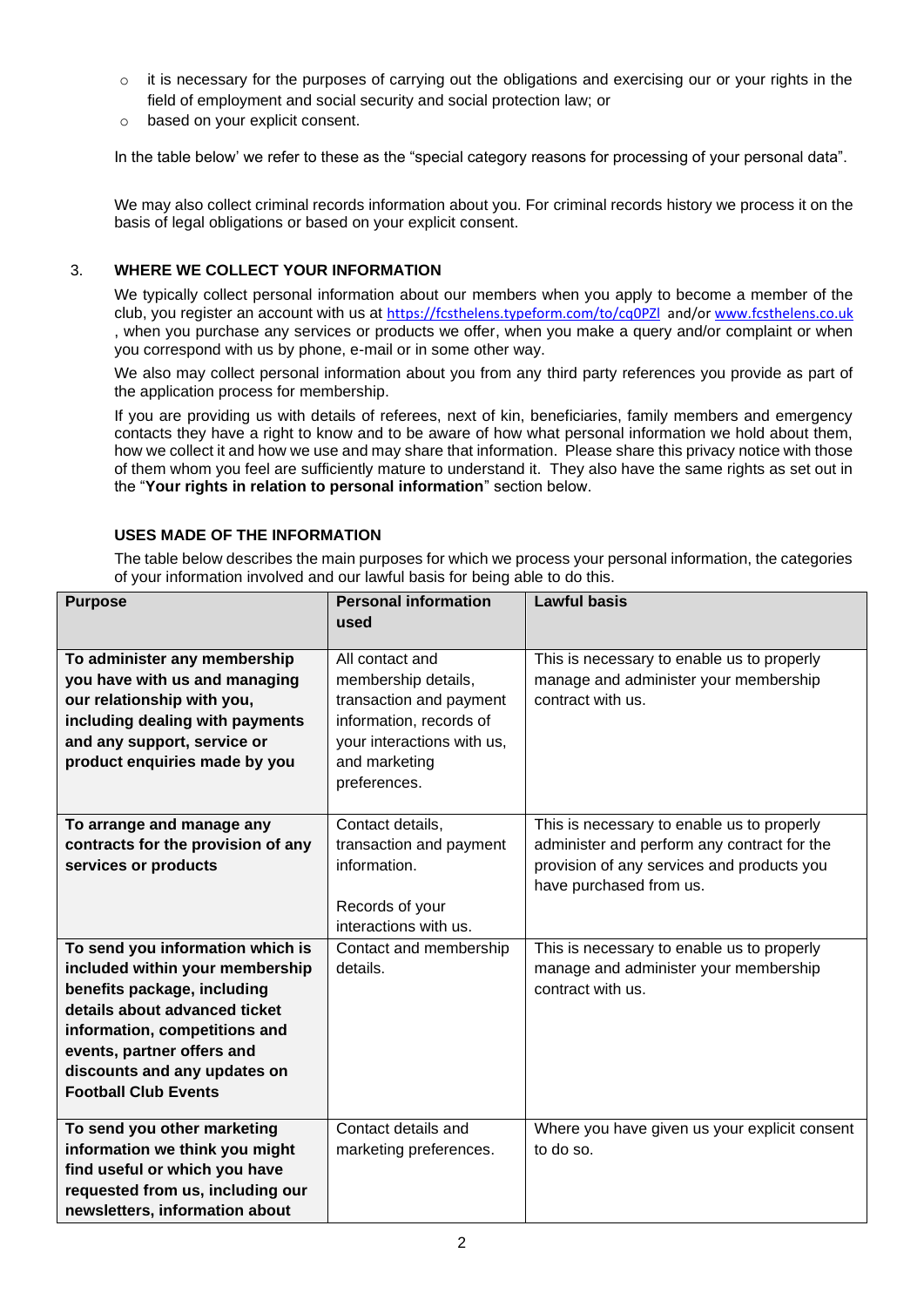| membership, events, products<br>and information about our<br>commercial partners                             |                                                                                                                                                                                                                                                                                  |                                                                                                                                                                                                                                                                                                                                                                                                                                                                                                                                                                                                                                 |
|--------------------------------------------------------------------------------------------------------------|----------------------------------------------------------------------------------------------------------------------------------------------------------------------------------------------------------------------------------------------------------------------------------|---------------------------------------------------------------------------------------------------------------------------------------------------------------------------------------------------------------------------------------------------------------------------------------------------------------------------------------------------------------------------------------------------------------------------------------------------------------------------------------------------------------------------------------------------------------------------------------------------------------------------------|
| To answer your queries or<br>complaints                                                                      | Contact details and<br>records of your<br>interactions with us                                                                                                                                                                                                                   | We have a legitimate interest to provide<br>complaint handling services to you in case<br>there are any issues with your membership.                                                                                                                                                                                                                                                                                                                                                                                                                                                                                            |
| <b>Retention of records</b>                                                                                  | All the personal<br>information we collect.                                                                                                                                                                                                                                      | We have a legitimate interest in retaining<br>records whilst they may be required in relation<br>to complaints or claims. We need to retain<br>records in order to properly administer and<br>manage your membership and run our club<br>and in some cases we may have legal or<br>regulatory obligations to retain records.<br>We process special category personal data on<br>the basis of the "special category reasons for<br>processing of your personal data" referred to in<br>section 2 above.<br>For criminal records history we process it on<br>the basis of legal obligations or based on your<br>explicit consent. |
| The security of our IT systems                                                                               | Your usage of our IT<br>systems and online<br>portals.                                                                                                                                                                                                                           | We have a legitimate interest to ensure that<br>our IT systems are secure.                                                                                                                                                                                                                                                                                                                                                                                                                                                                                                                                                      |
| To conduct data analytics studies<br>to better understand event<br>attendance and trends within the<br>sport | of<br>Records<br>your<br>attendance at any events<br>or competitions hosted by<br>us.                                                                                                                                                                                            | We have a legitimate interest in doing so to<br>ensure that our membership is targeted and<br>relevant.                                                                                                                                                                                                                                                                                                                                                                                                                                                                                                                         |
| For the purposes of promoting the<br>club, our events and membership<br>packages.                            | Images in video and/or<br>photographic form.                                                                                                                                                                                                                                     | Where you have given us your explicit consent<br>to do so.                                                                                                                                                                                                                                                                                                                                                                                                                                                                                                                                                                      |
| To comply with health and safety<br>requirements                                                             | Records of attendance,<br>CCTV footage and other<br>information obtained<br>through electronic means<br>such as swipecard and<br>key fob records, medical<br>information about your<br>health<br>[biometric information<br>about you, for example<br>fingerprints, retina scans] | We have a legal obligation and a legitimate<br>interest to provide you and other members of<br>our organisation with a safe environment in<br>which to participate in sport.<br>We process special category personal data on<br>the basis of the "special category reasons for<br>processing of your personal data" referred to in<br>section 2 above.                                                                                                                                                                                                                                                                          |
| To administer your attendance at<br>any courses or programmes you<br>sign up to                              | All contact and<br>membership details,<br>transaction and payment<br>data.<br>Details of any county<br>membership and<br>performance data.                                                                                                                                       | This is necessary to enable us to register you<br>on to and properly manage and administer<br>your attendance on the course and/or<br>programme.                                                                                                                                                                                                                                                                                                                                                                                                                                                                                |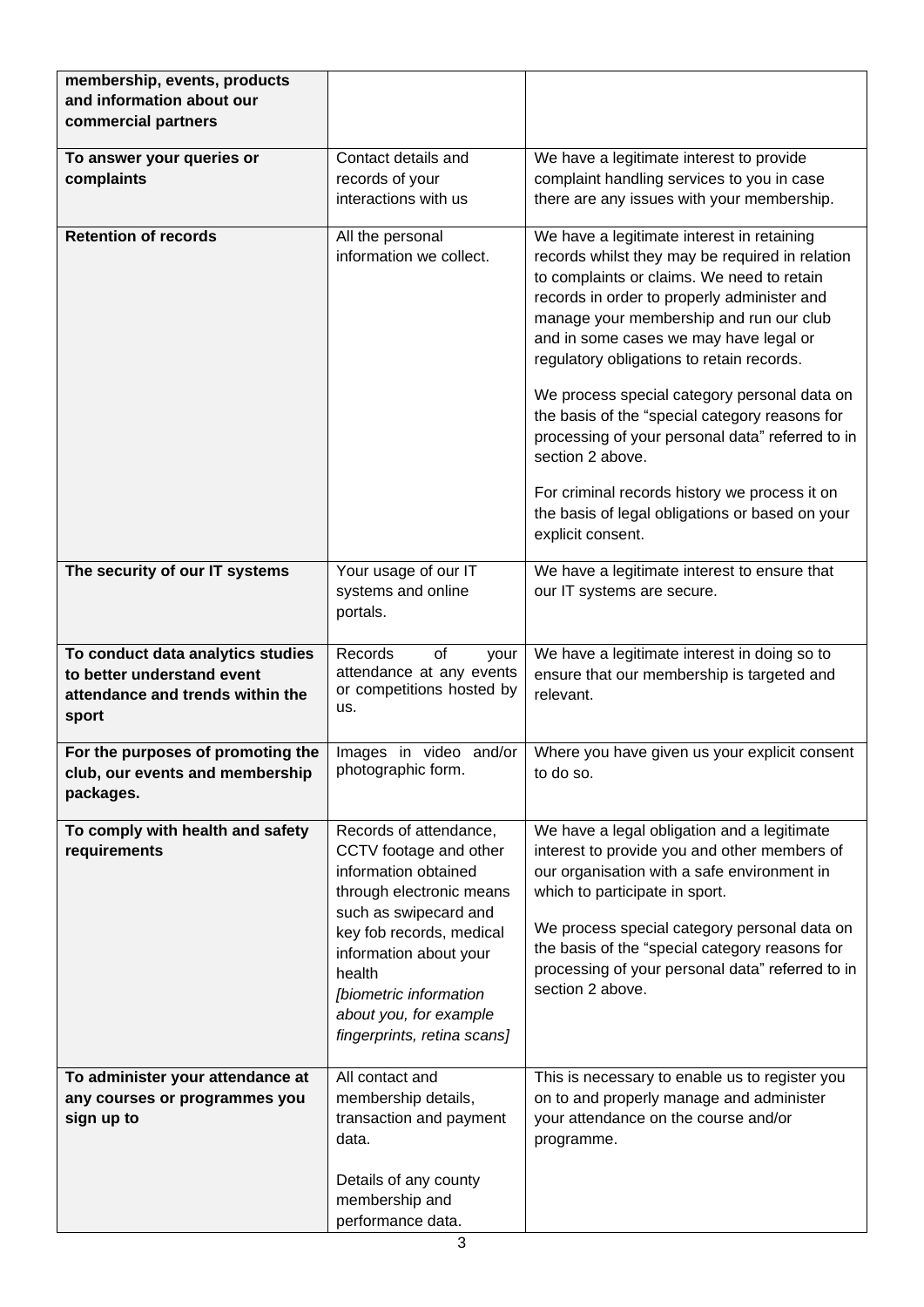| To arrange for any trip or<br>transportation to and from an<br>event                                                                                                                                                                                                                                           | Identification documents<br>details of next of kin,<br>family members and<br>emergency contacts,<br>transaction and payment<br>information, health and<br>medical information. | This is necessary to enable us to make the<br>necessary arrangements for the trip and/or<br>transportation to an event.<br>We process special category personal data on<br>the basis of the "special category reasons for<br>processing of your personal data" referred to in<br>section 2 above.                                                                                                                                                                                                               |
|----------------------------------------------------------------------------------------------------------------------------------------------------------------------------------------------------------------------------------------------------------------------------------------------------------------|--------------------------------------------------------------------------------------------------------------------------------------------------------------------------------|-----------------------------------------------------------------------------------------------------------------------------------------------------------------------------------------------------------------------------------------------------------------------------------------------------------------------------------------------------------------------------------------------------------------------------------------------------------------------------------------------------------------|
| To use information about your<br>physical or mental health<br>(including any injuries) or<br>disability status, to ensure your<br>health and safety and to assess<br>your fitness to participate in any<br>events or activities we host and to<br>provide appropriate adjustments<br>to our sports facilities. | Health and medical<br>information                                                                                                                                              | We process special category personal data on<br>the basis of the "special category reasons for<br>processing of your personal data" referred to in<br>section 2 above.                                                                                                                                                                                                                                                                                                                                          |
| To gather evidence for possible<br>grievance or disciplinary hearings                                                                                                                                                                                                                                          | All the personal<br>information we collect                                                                                                                                     | We have a legitimate interest in doing so to<br>provide a safe and fair environment for all<br>members and to ensure the effective<br>management of any disciplinary hearings,<br>appeals and adjudications.<br>We process special category personal data on<br>the basis of the "special category reasons for<br>processing of your personal data" referred to in<br>section 2 above.<br>For criminal records history we process it on<br>the basis of legal obligations or based on your<br>explicit consent. |
| For the purposes of equal<br>opportunities monitoring                                                                                                                                                                                                                                                          | Name, title, date of birth<br>gender, information about<br>your race or ethnicity and<br>health and medical<br>information                                                     | We have a legitimate interest to promote a<br>sports environment that is inclusive, fair and<br>accessible.<br>We process special category personal data on<br>the basis of the "special category reasons for<br>processing of your personal data" referred to in<br>section 2 above.                                                                                                                                                                                                                           |
| To comply with legal obligations,<br>for example, regarding people<br>children<br>working<br>with<br><b>or</b><br>vulnerable adults to comply with<br>our safeguarding requirements                                                                                                                            | Information<br>about<br>your<br>criminal convictions and<br>offences                                                                                                           | For criminal records history we process it on<br>the basis of legal obligations or based on your<br>explicit consent.                                                                                                                                                                                                                                                                                                                                                                                           |
|                                                                                                                                                                                                                                                                                                                |                                                                                                                                                                                |                                                                                                                                                                                                                                                                                                                                                                                                                                                                                                                 |

For some of your personal information you will have a legal, contractual or other requirement or obligation for you to provide us with your personal information. If you do not provide us with the requested personal information we may not be able to admit you as a member or we may not be able to properly perform our contract with you or comply with legal obligations and we may have to terminate your membership. For other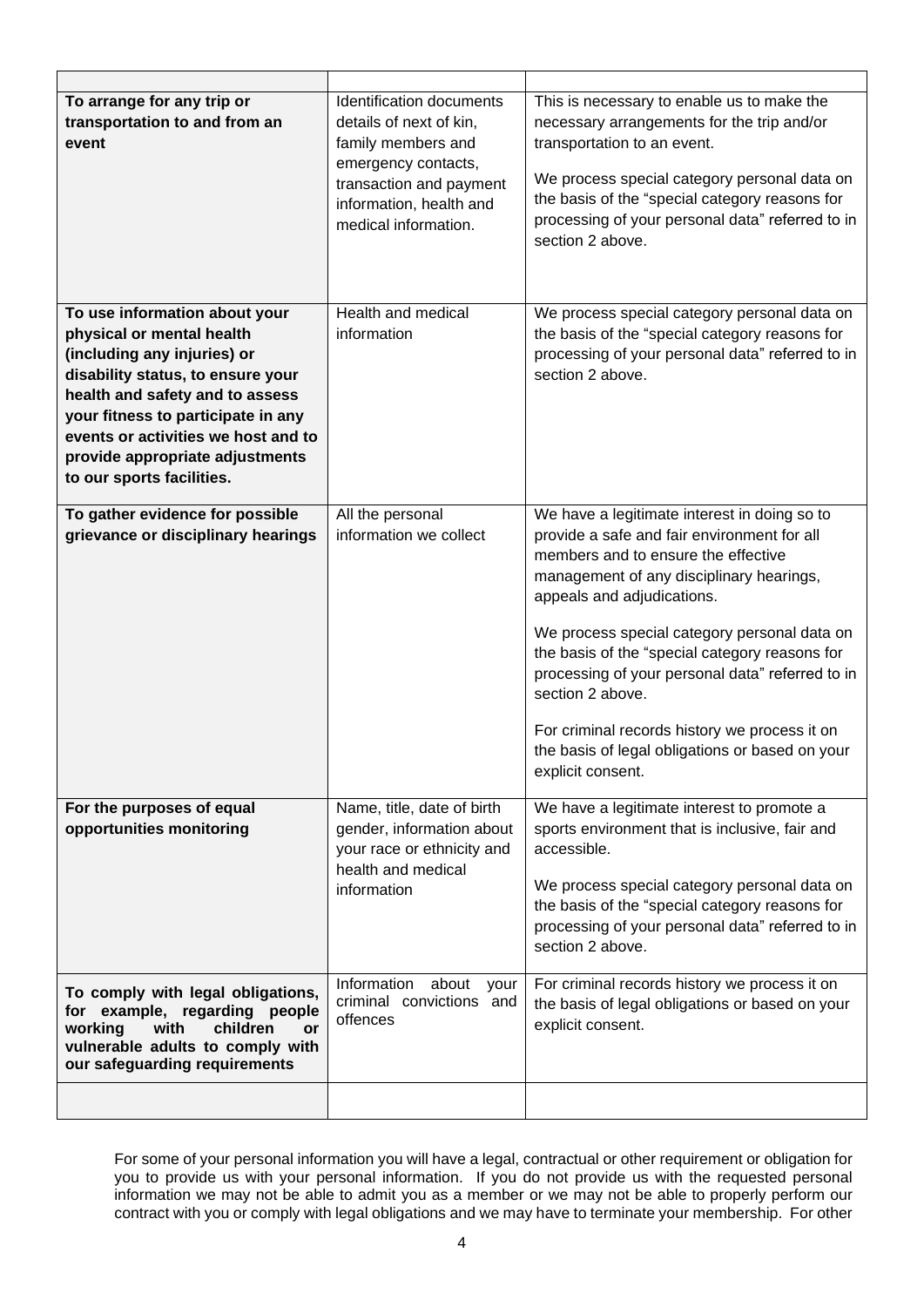personal information you may not be under an obligation to provide it to us, but if you do not provide it then we may not be able to properly perform our contract with you.

Where you have given us your consent to use your personal information in a particular manner, you have the right to withdraw this consent at any time, which you may do by contacting us as described in the "Contacting us" section below.

Please note however that the withdrawal of your consent will not affect any use of the data made before you withdrew your consent and we may still be entitled to hold and process the relevant personal information to the extent that we are entitled to do so on bases other than your consent. Withdrawing consent may also have the same effects as not providing the information in the first place, for example we may no longer be able to provide certain member benefits to you.

# 4. **DIRECT MARKETING**

**Email, post and SMS marketing**: from time to time, we may contact you by email, post or SMS with information about products and services we believe you may be interested in.

We will only send marketing messages to you in accordance with the marketing preferences you set. You can then let us know at any time that you do not wish to receive marketing messages please email: info@fcsthelens.co.uk. You can also unsubscribe from our marketing by clicking on the unsubscribe link in the marketing messages we send to you.

#### 5. **DISCLOSURE OF YOUR PERSONAL INFORMATION**

We share personal information with the following parties:

# o **Any party approved by you.**

- o **To any governing bodies or regional bodies for the sports covered by our club:** to allow them to properly administer the sports on a local, regional and national level.
- o **Other service providers**: for example, email marketing specialists, payment processors, data analysis CCTV contractors, promotional advisors, contractors or suppliers and IT services (including CRM, website, video- and teleconference services);

Our supply chain partners and sub-contractors, such as couriers, import/export agents, shipper

**Our Commercial Partners:** for the purposes of providing you with information on any tickets, special offers, opportunities, products and services and other commercial benefits provided by our commercial partners

- o **The Government or our regulators**: where we are required to do so by law or to assist with their investigations or initiatives.
- o **Police, law enforcement and security services**: to assist with the investigation and prevention of crime and the protection of national security.

#### 6. **TRANSFERRING YOUR PERSONAL INFORMATION INTERNATIONALLY**

The personal information we collect is not transferred to and stored in countries outside of the UK and the European Union.

#### 7. **HOW LONG DO WE KEEP PERSONAL INFORMATION FOR?**

The duration for which we retain your personal information will differ depending on the type of information and the reason why we collected it from you. However, in some cases personal information may be retained on a long-term basis: for example, personal information that we need to retain for legal purposes will normally be retained in accordance with usual commercial practice and regulatory requirements. Generally, where there is no legal requirement we retain all physical and electronic records for a period of 3 years after your last contact with us or the end of your membership. Exceptions to this rule are: